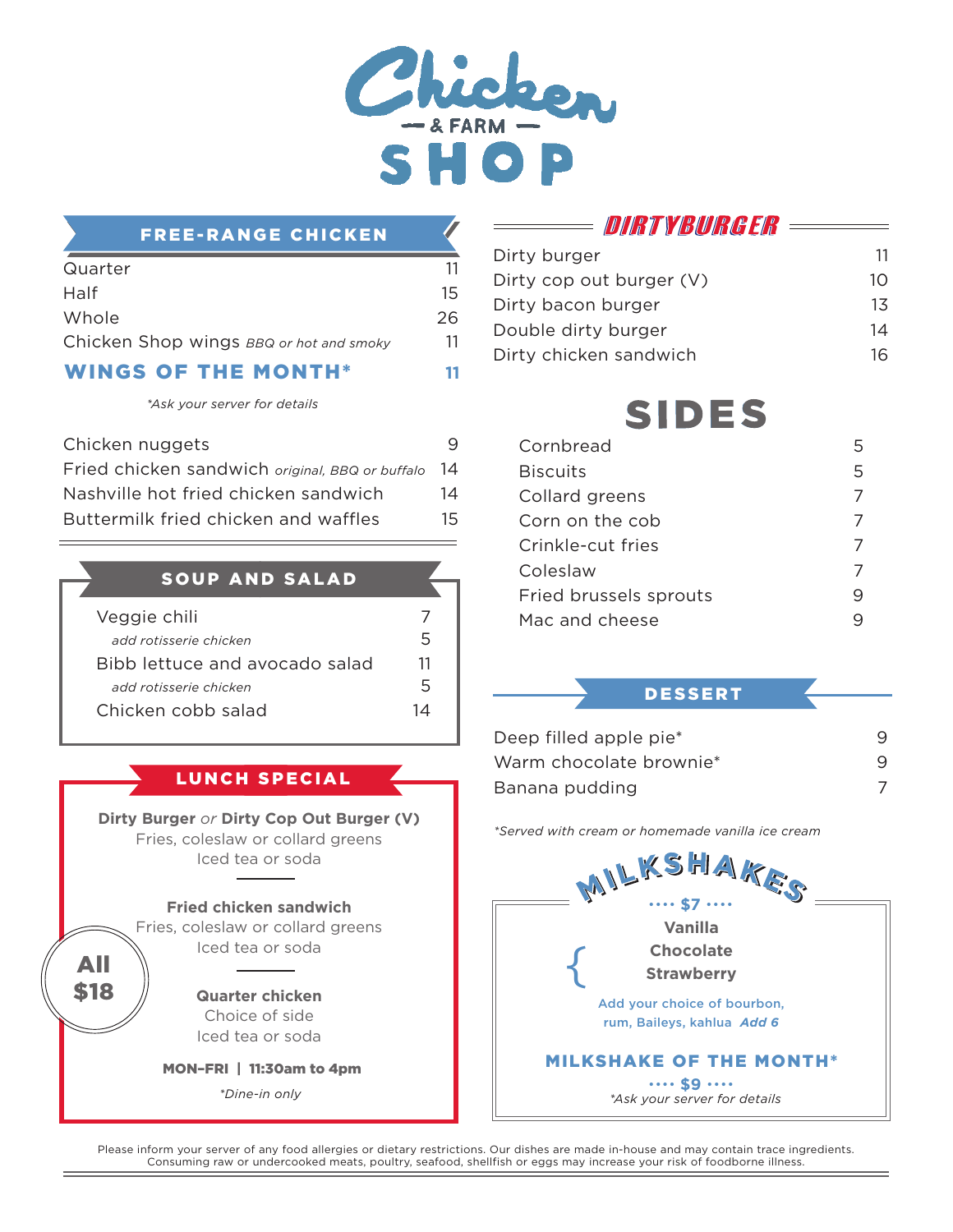

#### FREE-RANGE CHICKEN

| Quarter                                         | 11 |
|-------------------------------------------------|----|
| Half                                            | 15 |
| Whole                                           | 26 |
| Chicken Shop wings BBQ or hot and smoky         | 11 |
| <b>WINGS OF THE MONTH*</b>                      | 11 |
| *Ask your server for details                    |    |
| Chicken nuggets                                 |    |
| Fried chicken sandwich original, BBQ or buffalo | 14 |
| Nashville hot fried chicken sandwich            | 14 |
| Buttermilk fried chicken and waffles            | 15 |

#### SOUP AND SALAD

| Veggie chili                   |    |
|--------------------------------|----|
| add rotisserie chicken         | 5  |
| Bibb lettuce and avocado salad | 11 |
| add rotisserie chicken         | 5  |
| Chicken cobb salad             | 1Δ |

**CHICKEN DINNER** SPECIAL

## **WHOLE ROTISSERIE CHICKEN**

#### **CHOICE OF 2 SIDES**

Fries, coleslaw, collard greens,brussels sprouts, corn on the cob, mac and cheese

> **BISCUITS OR CORNBREAD**  Maple butter

All \$42

MON–SUN 4pm to 11pm

 $*Dine-in$  only

# DIRTYBURGER =

| Dirty burger             | 11 |
|--------------------------|----|
| Dirty cop out burger (V) | 10 |
| Dirty bacon burger       | 13 |
| Double dirty burger      | 14 |
| Dirty chicken sandwich   |    |

# **SIDES**

| Cornbread              |   |
|------------------------|---|
| <b>Biscuits</b>        | 5 |
| Collard greens         |   |
| Corn on the cob        |   |
| Crinkle-cut fries      |   |
| Coleslaw               |   |
| Fried brussels sprouts |   |
| Mac and cheese         |   |

#### DESSERT

| Deep filled apple pie <sup>*</sup> |   |
|------------------------------------|---|
| Warm chocolate brownie*            | 9 |
| Banana pudding                     |   |

*\*Served with cream or homemade vanilla ice cream*

| MILKSHAKES                             |  |  |
|----------------------------------------|--|--|
| S7                                     |  |  |
| Vanilla                                |  |  |
| Chocolate                              |  |  |
| <b>Strawberry</b>                      |  |  |
| Add your choice of bourbon,            |  |  |
| rum, Baileys, kahlua Add 6             |  |  |
| <b>MILKSHAKE OF THE MONTH*</b><br>. 59 |  |  |
| *Ask vour server for details           |  |  |

Please inform your server of any food allergies or dietary restrictions. Our dishes are made in-house and may contain trace ingredients. Consuming raw or undercooked meats, poultry, seafood, shellfish or eggs may increase your risk of foodborne illness.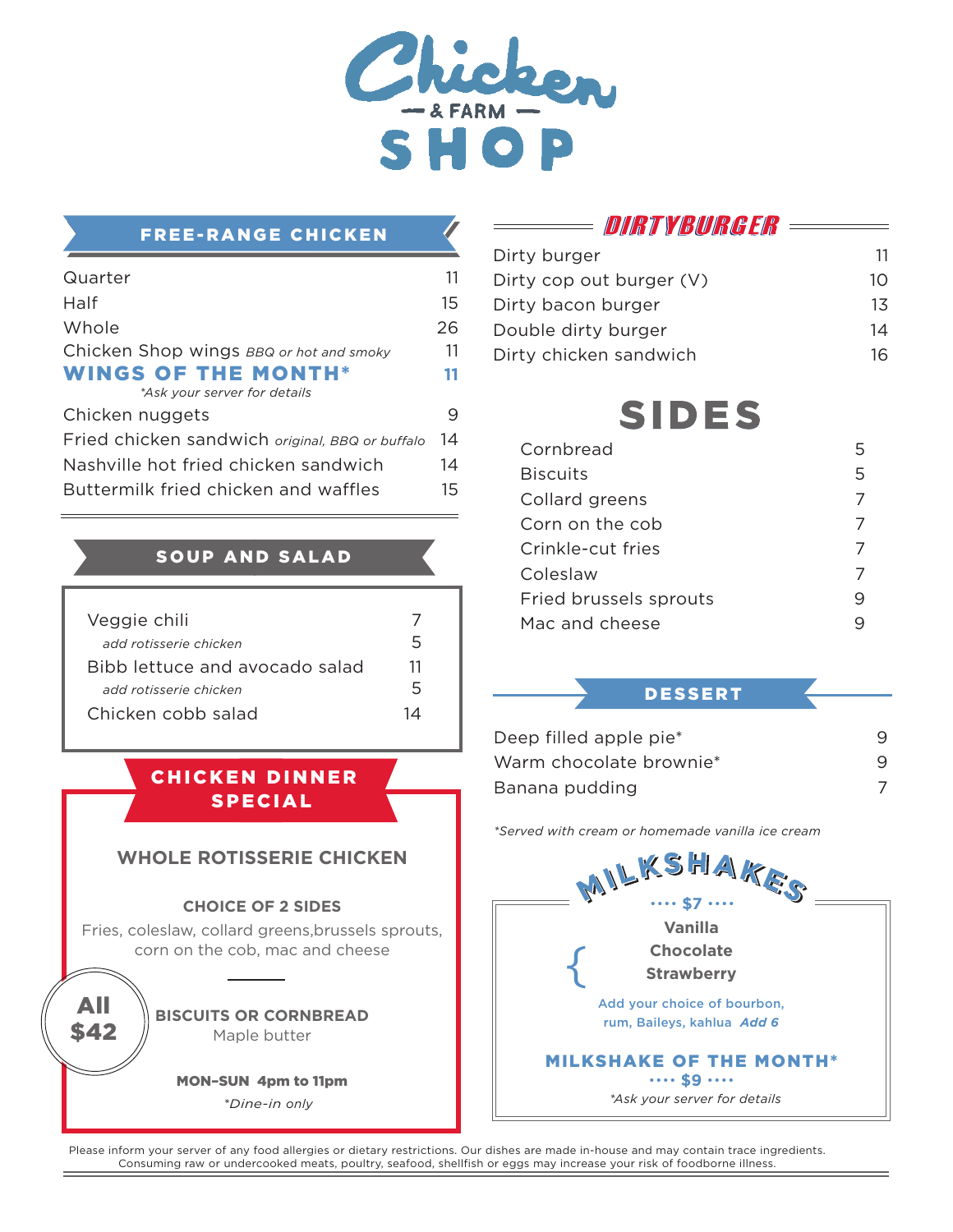

## FREE-RANGE CHICKEN

| Quarter                                                    | 11 |
|------------------------------------------------------------|----|
| Half                                                       | 15 |
| Whole                                                      | 26 |
| Chicken Shop wings BBQ or hot and smoky                    | 11 |
| <b>WINGS OF THE MONTH*</b><br>*Ask your server for details | 11 |
| Chicken nuggets                                            | 9  |
| Fried chicken sandwich original, BBQ or buffalo            | 14 |
| Nashville hot fried chicken sandwich                       | 14 |
| Buttermilk fried chicken and waffles                       | 15 |

# **SIDES**

| Toast                  | 5 |
|------------------------|---|
| Cornbread              | 5 |
| <b>Biscuits</b>        | 5 |
| Home fries             | ൳ |
| Sausage                | ൳ |
| Bacon                  | ൳ |
| Collard greens         | 7 |
| Crinkle-cut fries      | 7 |
| Fried brussels sprouts | q |
| Mac and cheese         |   |

## BRUNCH SPECIAL

**Buttermilk fried chicken and waffles 22** Bloody Mary or mimosa

> **Biscuits and gravy 17** Bloody Mary or mimosa

**Tomato, avocado, egg, English muffin 18** Bloody Mary or mimosa

 *\*Dine-in only*

| <b>BRUNCH</b>                             |    |
|-------------------------------------------|----|
| Waffle                                    | 6  |
| Eggs any style                            | 7  |
| Bacon and egg sandwich                    | 8  |
| Sausage and egg sandwich                  | 8  |
| Tomato, avocado, egg, English muffin      | 11 |
| Fried chicken biscuit sandwich home fries | 15 |
| Fried chicken benedict                    | 17 |
| Chicken Shop breakfast                    | 25 |
| <b>In the State of the Colombia</b>       |    |

DIMI YBUMGEM

| Dirty burger             | 11 |
|--------------------------|----|
| Dirty cop out burger (V) | 10 |
| Dirty bacon burger       | 13 |
| Double dirty burger      | 14 |
| Dirty chicken sandwich   | 16 |

#### SOUP AND SALAD

| Veggie chili                   |    |
|--------------------------------|----|
| add rotisserie chicken         | ↳  |
| Bibb lettuce and avocado salad | 11 |
| add rotisserie chicken         | 5  |
| Chicken cobb salad             | 1Δ |
|                                |    |



Please inform your server of any food allergies or dietary restrictions. Our dishes are made in-house and may contain trace ingredients. Consuming raw or undercooked meats, poultry, seafood, shellfish or eggs may increase your risk of foodborne illness.